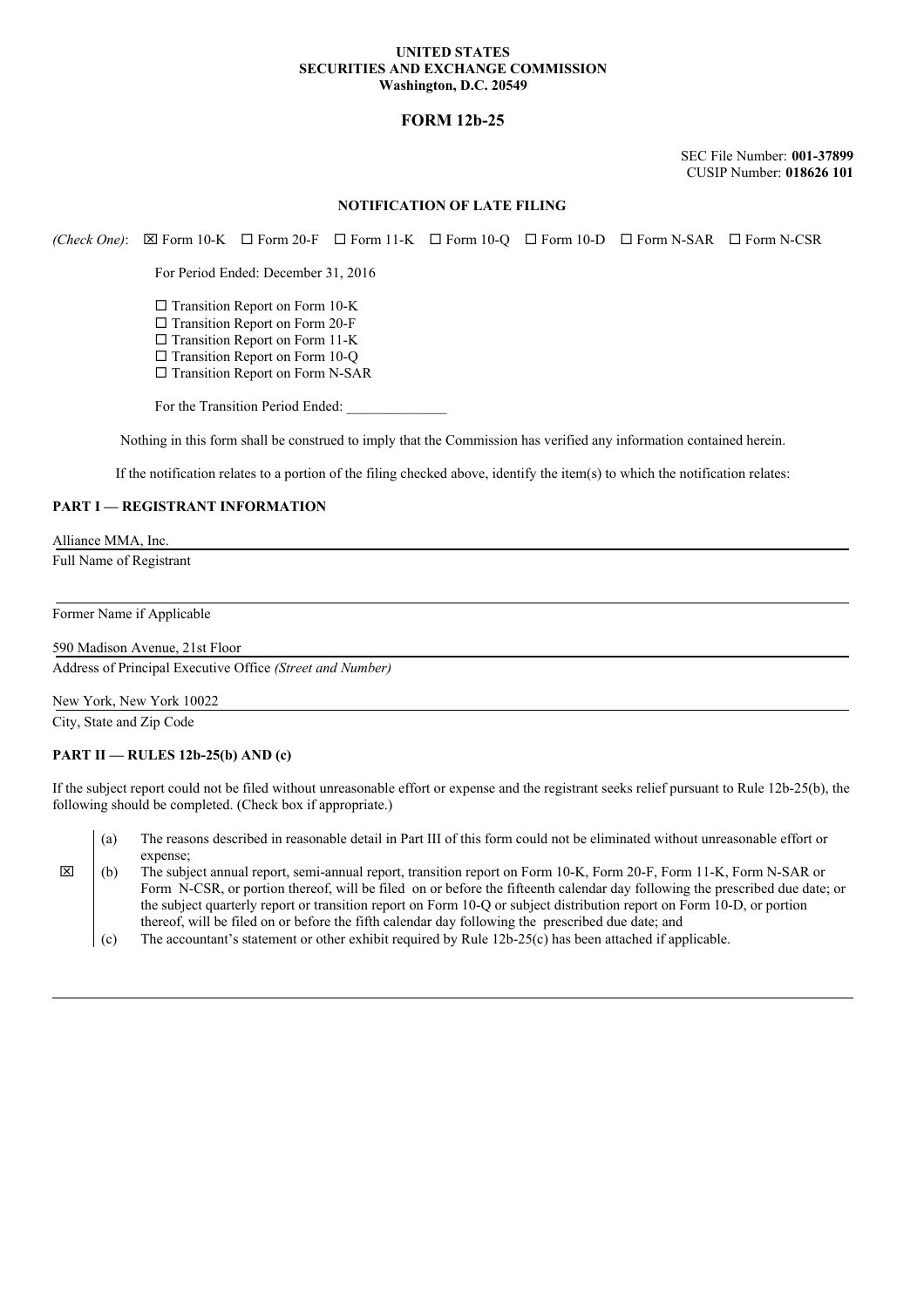## **PART III — NARRATIVE**

State below in reasonable detail why the Form 10-K, 20-F, 11-K, 10-Q, 10-D, N-SAR, N-CSR or the transition report portion thereof, could not be filed within the prescribed time period. (Attach extra sheets if needed.)

Due to the Company's efforts to resolve certain matters relating to non-cash compensation expenses incurred prior to the Company's initial public offering on September 30, 2016, the compilation, dissemination and review of the information required to be presented in the Form 10-K for the period ending December 31, 2016 could not be completed and filed by the Company without undue hardship and expense to the Company. The Company anticipates that it will file its Form 10-K for the period ended December 31, 2016 within the "grace" period provided by Securities Exchange Act Rule 12b-25.

## **PART IV — OTHER INFORMATION**

(1) Name and telephone number of person to contact in regard to this notification

| Paul K.<br>Ш<br>Danner. | 212        | 739-7825          |
|-------------------------|------------|-------------------|
| (Name                   | Area Code) | Telephone Number) |

(2) Have all other periodic reports required under Section 13 or 15(d) of the Securities Exchange Act of 1934 or Section 30 of the Investment Company Act of 1940 during the preceding 12 months or for such shorter period that the registrant was required to file such report(s) been filed? If the answer is no, identify report(s).

 $\boxtimes$  Yes  $\Box$  No

(3) Is it anticipated that any significant change in results of operations from the corresponding period for the last fiscal year will be reflected by the earnings statements to be included in the subject report or portion thereof?

 $\boxtimes$  Yes  $\Box$  No

If so: attach an explanation of the anticipated change, both narratively and quantitatively, and, if appropriate, state the reasons why a reasonable estimate of the results cannot be made.

Alliance MMA, Inc.

(Name of Registrant as Specified in Charter)

Has caused this notification to be signed on its behalf by the undersigned thereunto duly authorized.

Date: March 31, 2017 By: /s/ Paul K. Danner, III Paul K. Danner, III Chairman and CEO